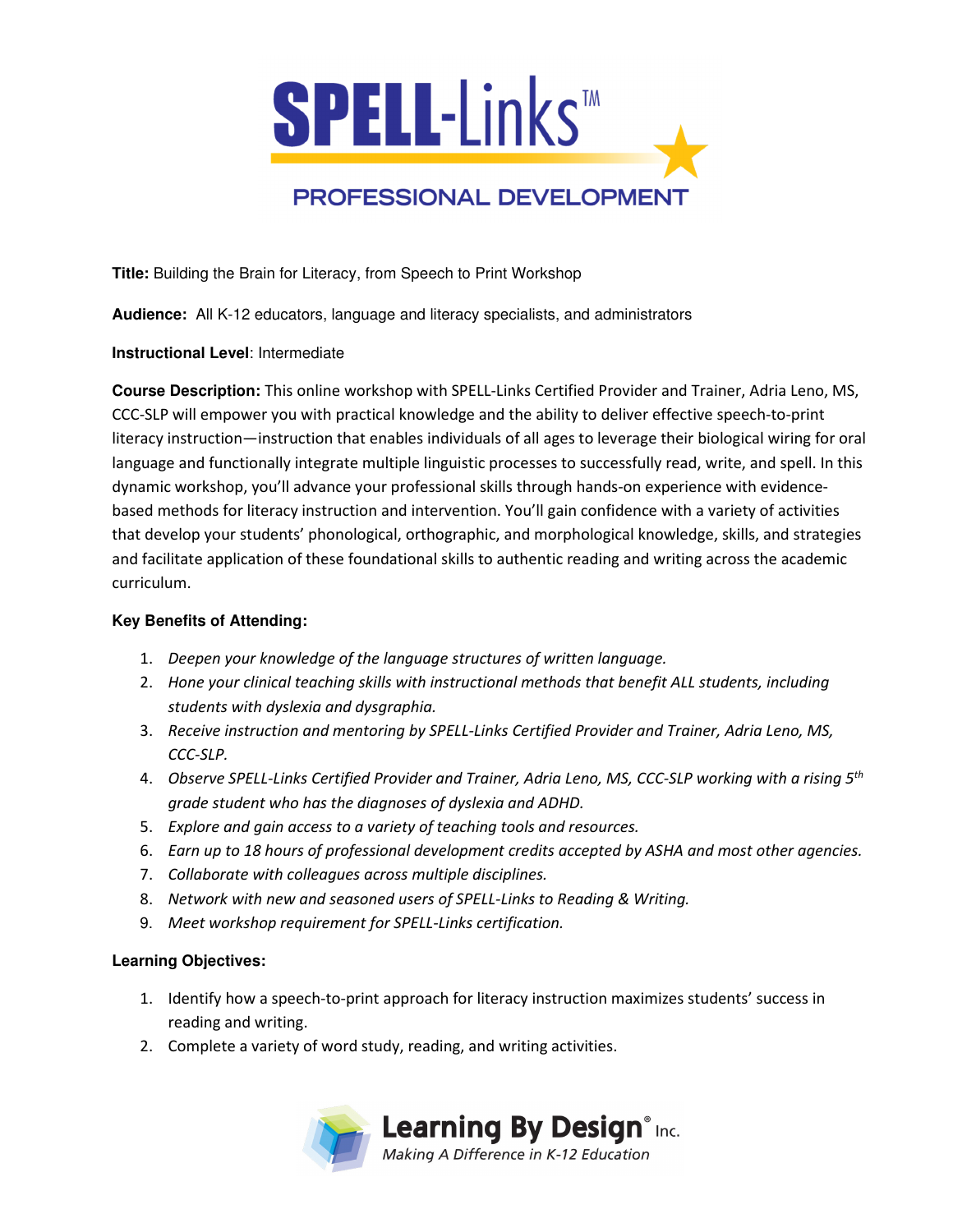

# PROFESSIONAL DEVELOPMENT

- 3. Demonstrate how to explicitly teach a variety of meta-linguistic strategies and techniques that support independent, successful writing and reading across the curriculum.
- 4. Demonstrate how to use these strategies and techniques to provide targeted corrective feedback whenever a student misreads or misspells an unfamiliar word.

## **Agenda**

## **TUESDAY, July 19, 2022**

**Morning Session (2 hours) 10:00am – 12:00pm CENTRAL.** We'll begin with a quick review of the key elements of The Language Literacy Network and the SPELL-Links approach which form the framework for the remainder of the workshop. You'll share information about your current implementation and the challenges you're facing and explore solutions. **Asynchronous assignment to be completed after this session:** Share your reflections and take-aways from this session on the SPELL-Link'd feed.

**Afternoon Session (2 hours) 2:00pm – 4:00pm CENTRAL.** You'll hear an overview of the SPELL-Links products and various implementation models—for core instruction, supplemental instruction, and prescriptive intervention. **Asynchronous assignments to be completed after this session:** 1) Share your reflections and take-aways from this session on the SPELL-Link'd feed; 2) Examine Lesson 21 Short Vowel e Sound and post on SPELL-Link'd five things you notice about the organization of Lesson 21 and its activities and five questions you have about the lesson and its activities; 3) Familiarize yourself with Lesson 17 Consonant Digraph 'ch' and Trigraph 'tch'.

## **WEDNESDAY, July 20, 2022**

**Morning Session (2 hours) 10:00am – 12:00pm CENTRAL** You'll take a guided tour of a SPELL-Links to Reading & Writing Word Study Curriculum lesson by examining the organization, components, and materials of one complete lesson, from start to finish, and advance your understanding of why we do what we do in speech-to-print literacy instruction and how we do it with SPELL-Links. You'll take a deep dive into getting started with a student using the SPELL-Links assessment (SPELL-2 software program). You'll work with case study reports from SPELL-2, and you'll have an opportunity to ask questions about using your own student's SPELL-2 reports (if you're already using this product). You'll advance your skill in using diagnostic prescriptive assessments to create a clear step-by-step road map for implementing SPELL-Links' literacy program with students. **Asynchronous assignments to be completed after this session:** 1) Share your clinical impressions and/or questions about a student's SPELL-2 report on the SPELL-Link'd feed; 2) Examine Lesson 17 Consonant Digraph 'ch' and Trigraph 'tch' and post on SPELL-Link'd five things you notice about the organization of Lesson 17 and its activities and five questions you have about the lesson and activities**;**